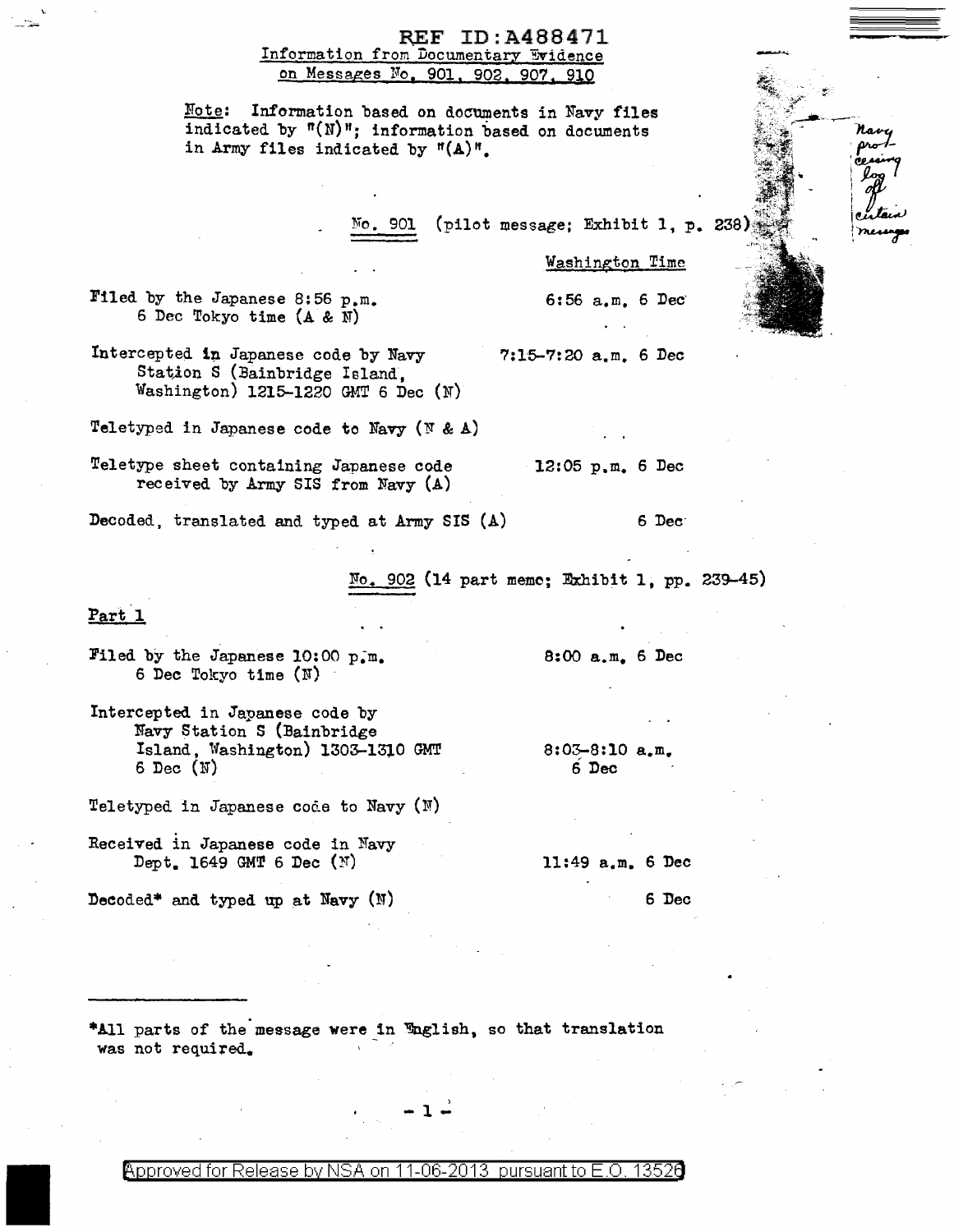### $_{02}$  Pi M488471 exhibit 1, pp. 239-45)

| <u>Part 2</u>                                                                | Washington Time            |
|------------------------------------------------------------------------------|----------------------------|
| Filed by the Japanese 10:30 $p_{\bullet}m_{\bullet}$<br>6 Dec Tokyo time (N) | $8:30$ a.m. 6 Dec          |
| Intercepted by Navy Station S<br>1337-1343 GMT 6 Dec (N)                     | $8:37-8:43$ a.m.<br>6 Dec  |
| Teletyped in Japanese code to Navy (N)                                       |                            |
| Received in Japanese code in Navy Dept<br>1649 GMT 6 Dec $(N)$               | $11:49$ a.m. 6 Dec         |
| Decoded*and typed up at Navy (N)                                             | 6 Dec                      |
|                                                                              |                            |
| Part 3                                                                       |                            |
| Filed by the Japanese 10:40 p.m.<br>6 Dec Tokyo time (N)                     | $8:40$ a.m. 6 Dec          |
| Intercepted in Japanese code by Navy<br>Station S 1349-1358 GMT 6 Dec (N)    | $8:49-8:58$ a, m.<br>6 Dec |
| Teletyped in Japanese code to Navy $(N)$                                     |                            |
| Received in Japanese code in Navy Dept.<br>1649 GMT 6 Dec $(\mathbb{N})$     | $11:49$ a.m. 6 Dec         |

(

Decoded and typed up at Navy (N)

#### Part 4

I

Filed by the Japanese 11:55 p.m. 6 Dec Tokyo time (N)

Intercepted in Japanese code by Navy Station S 1505-1520 GMT 6 Dec (N)

Teletyped in Japanese code to Navy (N).

Received in Japanese code in Navy Dept.\_ 1649 GMT 6 Dec  $(N)$ 

Decoded and typed up at Navy (N)

 $9:55$  a.m. 6 Dec

6 Dec

 $10:05 - 10:20$  a.m. 6 Dec

11:49 a.m. 6 Dec

6 Dee

**•**Actually the decode was on the basis of a teletype from Navy Station M (Cheltenham, Maryland), apparently received before teletype from Station S was received.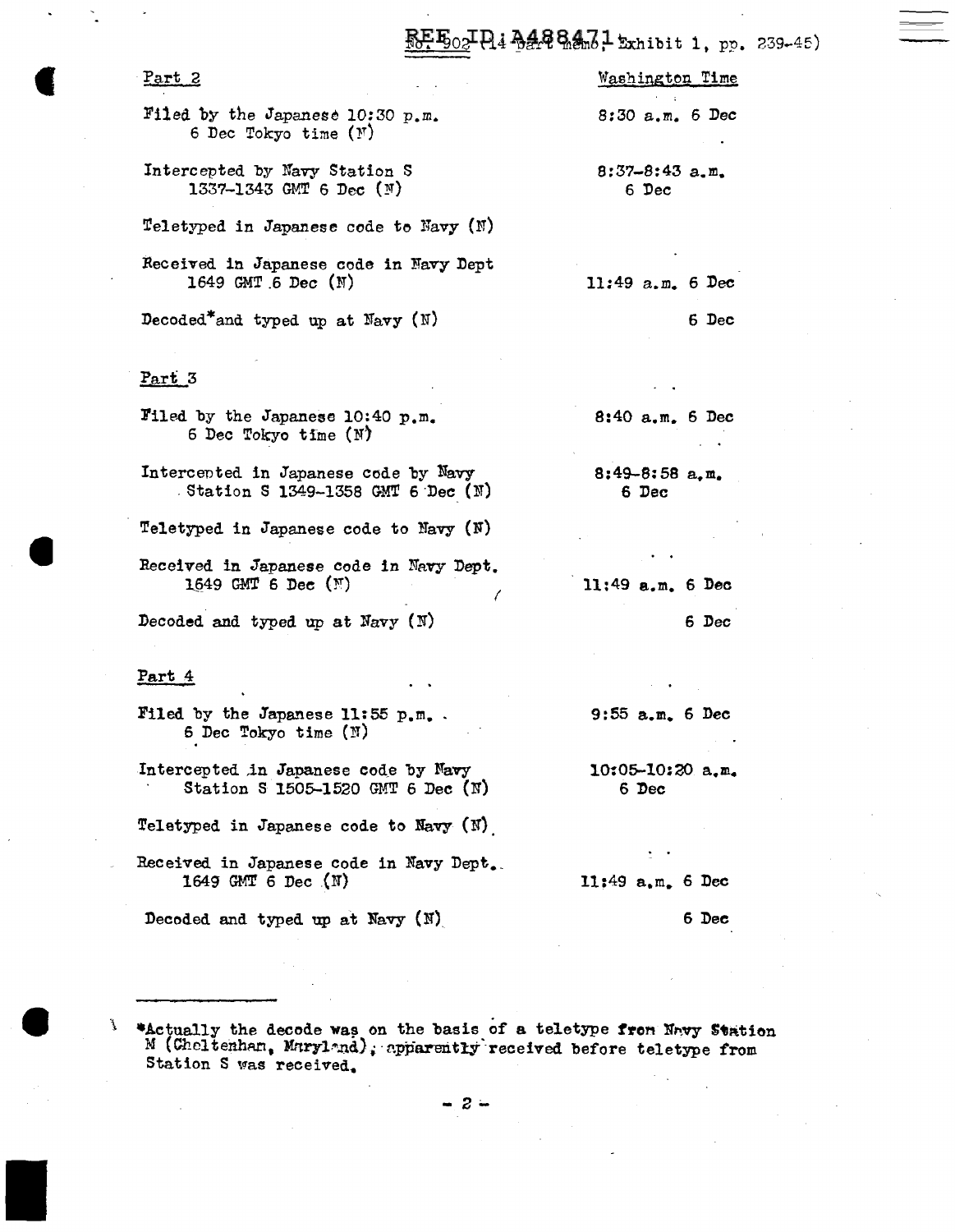#### $\text{ED2}$  ID::  $\text{A48}$  &  $\text{A7}$  IExhibit 1, pp. 239-45)

# Part 5

- Filed by the Japanese 11:59  $p.m.$ 6 Dec Tokyo time (N)
- Intercepted in Japanese code by Navy Station S. 1540-1546 GMT 6 Dec  $(N)$

Teletyped in Japanese code to Navy  $(N)$ .

- Received in Japanese code in Navy Dept. 1951 GMT 6 Dec (N)
- Decoded and typed up at.Navy (M)

#### Part 6

- Filed by the Japanese 12:30 a.m.  $\%$  Dec Tckyo time (N)
- Intercented in Japanese code by Navy Station S, 1618-1624 GMT 6 Dec (N)
- Teletyped in Japanese code to Navy (N)
- Received in Japanese code in Navy Dept. 1951 GMT 6 Dec (N) .

 $\mathcal{L}^{\mathcal{A}}(\mathcal{A})$  , and the set of the set of the  $\mathcal{A}$ 

Decoded and typed up at  $Mary(N)$ 

## Part 7 .. -

- Filed by the Japanese 1:07  $a.m.$ 7 Dec Tokyo time {N)
- Intercepted in Japanese code by Navy Station S, 1605-1618 GMT 6 Dec  $(\mathbb{N})$
- Teletyped in Japanese code to  $\mathbb{N}$ avy (N).
- Received in Japanese code in Navy Dept. 1951 GMT 6 Dec (N)

Decoded and typed up at Navy  $(N)$ 

#### Part 8

- Filed by the Japanese 1:07  $a_{\bullet}m_{\bullet}$ 7 Dec Tokyo time (N)
- Intercepted in Japanese code by Navy Station S, 1640-1658 GMT 6 Dec  $(\mathbb{N})$

← 3 ←

Washington Time

9:59 a.m. 6 Dee

 $\mathcal{L}^{\mathcal{A}}(\mathcal{A})$  $\sim 100$  $10:40-10:46$  a.m. 6 Dec

2: 51 p.m. 6 Dec

 $6$  Dec

10:30 a.m. 6 Dee

 $11:18-11:24$  a.m. 6 Dec·

 $\frac{1}{2}$  in the set of  $\frac{1}{2}$ .•..:.

2:51 p.m. 6 Dec

..

11:07 a.m. 6 Dec

11:05-11:18 a.m. 6 Dec

 $2:51$   $p_{\bullet}$  m. 6 Dec

11 :07 a. m. 6 Dec

...

ll:40-llt68 n.n.  $6$   $Dec$   $\cdot$ 

 $\mathcal{E} = \frac{1}{\sqrt{2}}$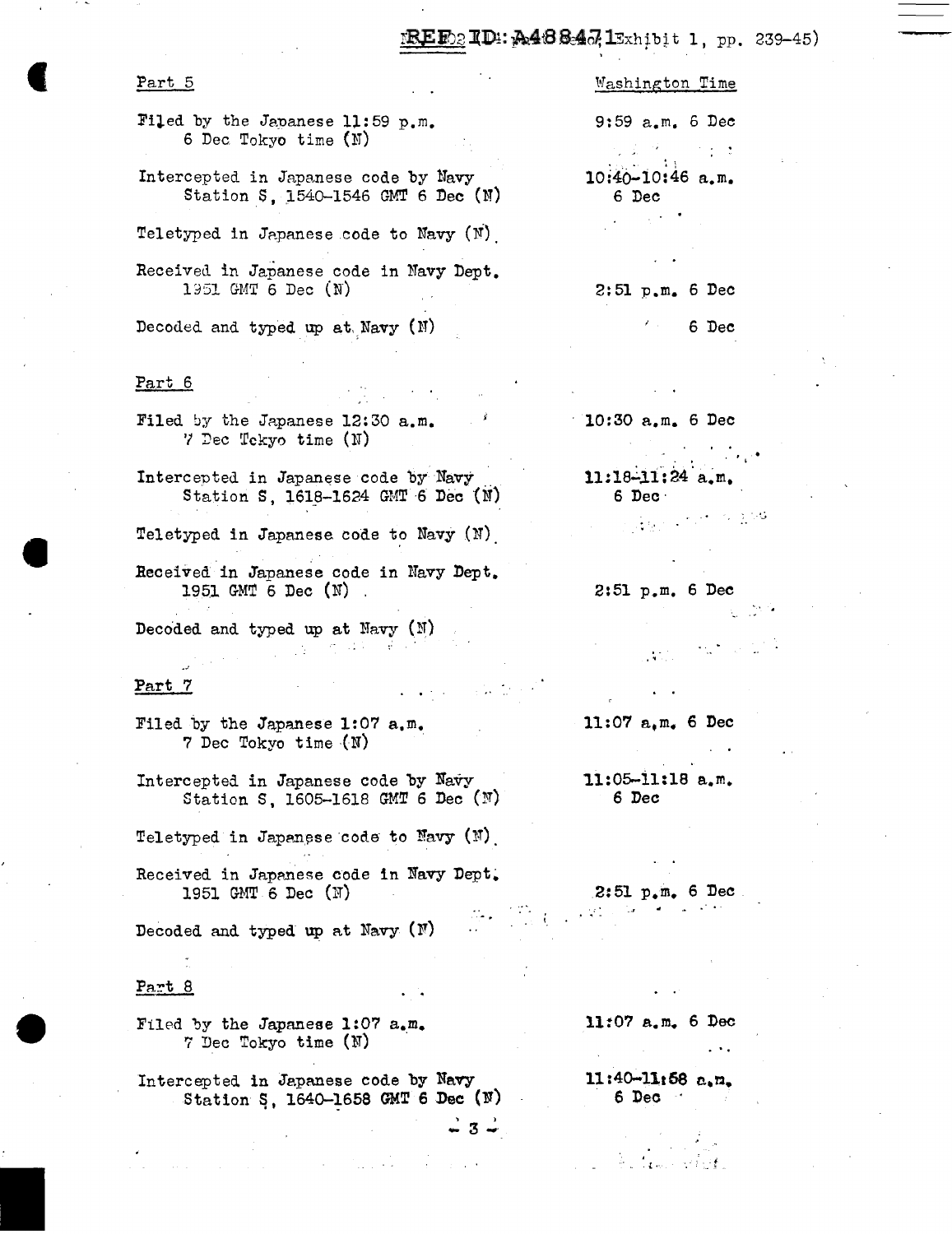### 90<del>. Pri<sup>2</sup> 248847.1</del> Exhibit 1, pp. 239-45)

#### Part  $8$  (Cont'd)

Washington Time

Teleptyped in Javanese code to Navy  $(N)$ 

Received in Japanese code in Navy Dept. 1951 GMT 6 Dee (N)

Decoded and typed up at  $\mathbb{F}_{\text{avy}}(\mathbb{N})$ 

#### Part 9

Filed by Japanese 11:55 p.m. 6 Dec Tokyo time  $(Y)$ 

Intercepted in Japanese code by Navy Station S, 1530-1536 GMT 6 Dec

Teletyped in Japanese code to Navy  $(N)$ 

Decoded by Army SIS (N)

Typed at Navy (N)

#### Part lQ

Filed by Japanese 11:59 p.m. 6 Dec Tokyo time {N)

Intercepted in Japanese code by Navy Station S, 1517-1525 GMT 6 Dec  $(N)$ 

Teletyped in Japanese code to Navy  $(N)$ 

Decoded by Army SIS (N)

Typed at Navy {N)

#### Part 11

Filed by the Japanese 12:31  $a_{\bullet}m_{\bullet}$ 7 Dec Tokyo time (N)

Intercepted in Japanese code by Navy Station S, 1607-1616 GMT 6 Dec (N)

Teletyped in Japanese code to Navy  $(N)$ .

Received in Japanese code by Navy Dept. 19.51 GMT 6 Dec (N)

Decoded and typed by Navy  $(N)$ 

2:51 p.m. 6 Dec

6 Dec

9:55 a.m. 6 Dec

10:30-10:36 a.m. 6 Dec

6 Dec

9:59 a.m., 6 Dec

10:17-10:25 6 Dec

6 Dec

 $10:31$  a.m. 6 Dec

11:07-11:16 a.m. 6 Dec

2:51 *p.m.* 6 Dec

6 Dec

 $-4$   $-$ 

)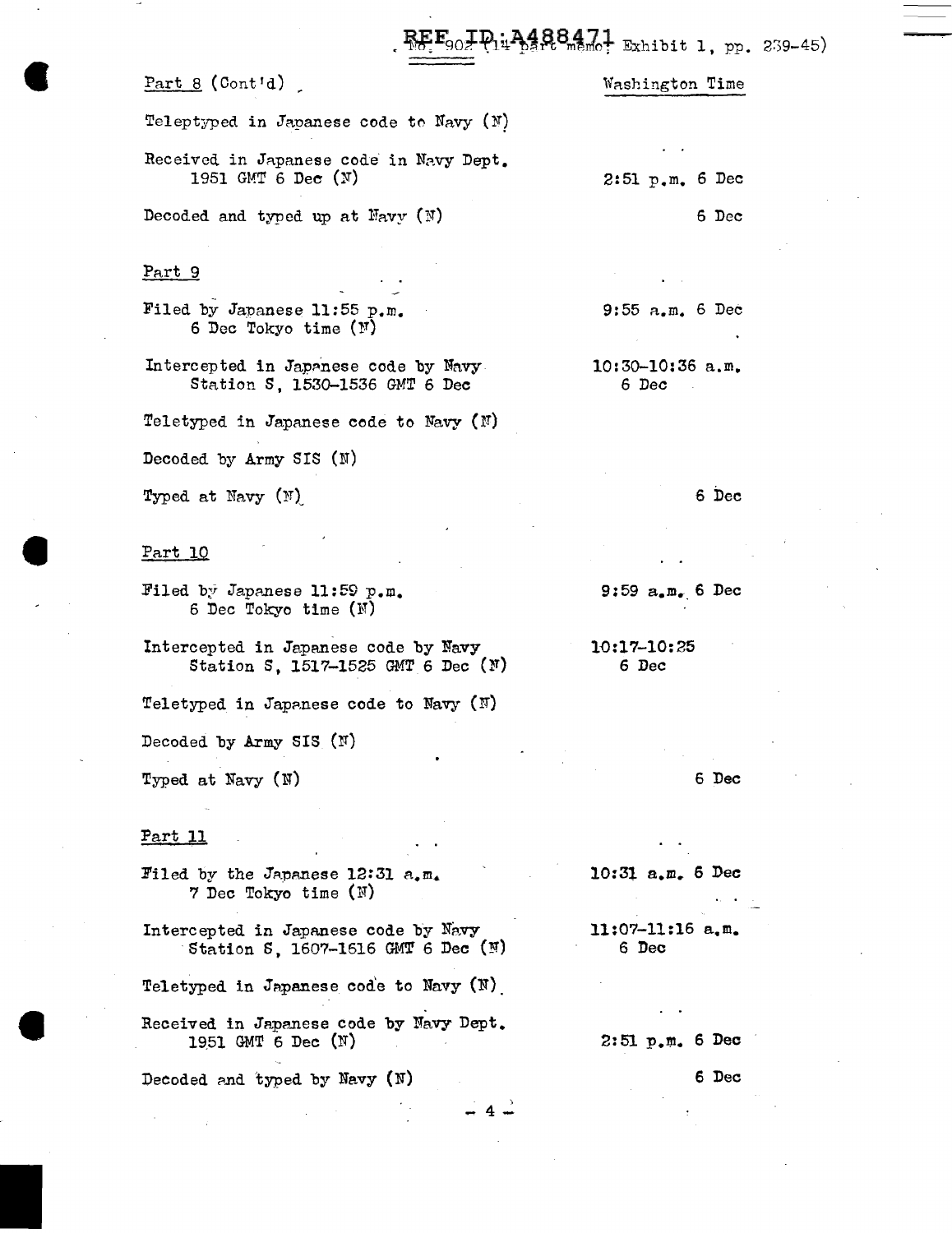D: A488471<br>(14 part memo; Exhibit 1, pp. 239-45)

| <u>Part 12</u>                                                               | Washington Time             |
|------------------------------------------------------------------------------|-----------------------------|
| Filed by the Japanese 12:49 a.m.<br>7 Dec Tokyo time (N)                     | $10:49$ a.m. 6 Dec          |
| Intercepted in Japanese code by Navy<br>Station S, 1600-1608 GMT 6 Dec $(N)$ | $11:00-11:08$ a.m.<br>6 Dec |
| Teletyped in Japanese code to Navy (N)                                       |                             |
| Received in Japanese code by Navy Dept.<br>1951 GMT 6 Dec (N)                | $2:51$ p.m. 6 Dec           |
| Decoded and typed by Navy $(N)$                                              | 6 Dec                       |
| <u>Part 13</u>                                                               |                             |
| Filed by the Japanese 1:25 a.m.<br>7 Dec Tokyo time (N)                      | 11:25 $a.m. 6$ Dec          |

Intercepted in Japanese code by Navy Station S, 1635-1652 GMT 6 Dec (N)

Teletyped in Japanese code to Navy  $(N)$ .

Received in Japanese code by Navy Dept. 1951 GMT 6 Dec (W)

Decoded and typed by Navy (N)

#### Part 14

Filed by the Japanese 4:38 p.m. · 7 Dec Tokyo time (N) ,  $2:38$  a, m. 7 Dec

Intercepted in Japanese code by Navy Station S, 0805-0810 GMT 7 Dec (N)

Teletyped in Japanese code to Navy  $(W)$ 

Decoded and typed by Navy (N)

7 Dec

6 Dec

No. 907 (one o<sup>1</sup>clock message; p. 248 Exhibit 1)

 $11:35-11:52$  a.m. 6 Dec

 $2:51$  p.m. 6 Dec

 $3:05-3:10$  a.m. 7 Dec

4:18 a.m. 7 Dec

4:37 a.m. 7 Dec

Filed by the Japanese 6:18 p.m. ? Dec Tokyo time. (N)

Intercepted in Japanese code by Nevy Station S (Bainbridge Island, Washington) 0937 GMT 7 Dec  $(N)^T$ 

5-